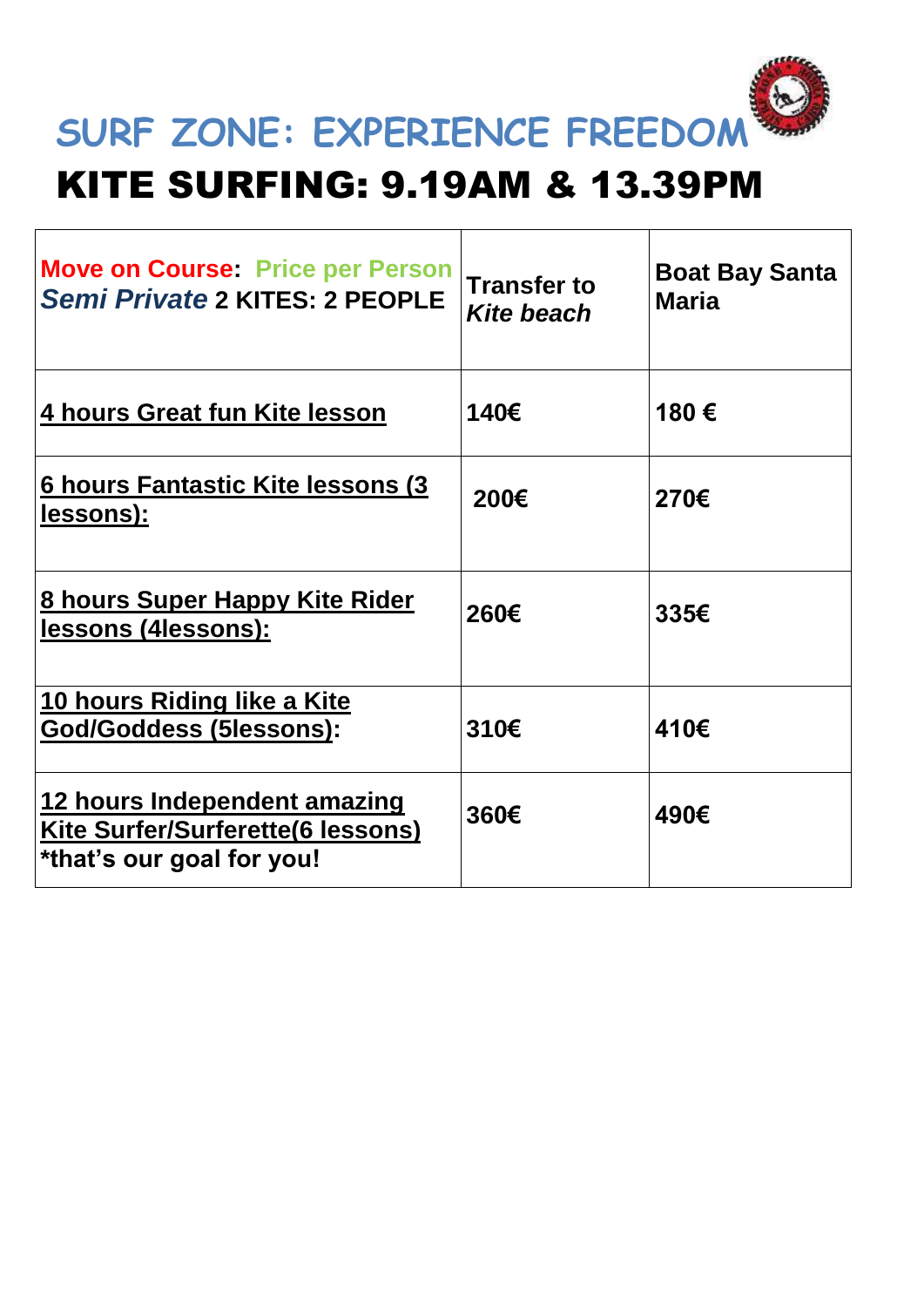## KITE SURFING STARTER COURSES

| *semi private BEGINNER<br><b>COURSES</b>                    | <b>Lessons taught AT KITE</b><br><b>BEACH</b> |
|-------------------------------------------------------------|-----------------------------------------------|
| <b>7 hour Adrenaline Board Starter</b><br><b>Course</b>     | 230€                                          |
| 9 hours Beginner Kite Riding the<br>board to freedom Course | 290€                                          |
| 11 hours Kite Freedom Rider<br><b>Beginner Course</b>       | 350€                                          |
| 13 hours Independent Amazing<br><b>Kiter Course</b>         | 400€                                          |

### KITE SURFING Private LESSONS

| <b>Kitesurfing</b>    | Lessons done at<br><b>Kite Beach:</b> | Lessons taught from a<br><b>BOAT in the Bay of S.</b><br><b>Maria</b> |
|-----------------------|---------------------------------------|-----------------------------------------------------------------------|
| 2 hours private       | 130€                                  | 150€                                                                  |
| 4 hours private       | 250€                                  | 290€                                                                  |
| 6 hours private       | 360€                                  | 430€                                                                  |
| <b>8hours private</b> | 470€                                  | 550€                                                                  |
| 10 hours private      | 575€                                  | 675€                                                                  |
| 12 hours private      | 670€                                  | 780€                                                                  |

- **1 euros= 110ecv**
- **Balance of payment can be made in cash euros, escudos, gold bars (the Indian in me accepts this) or bank transfer.**